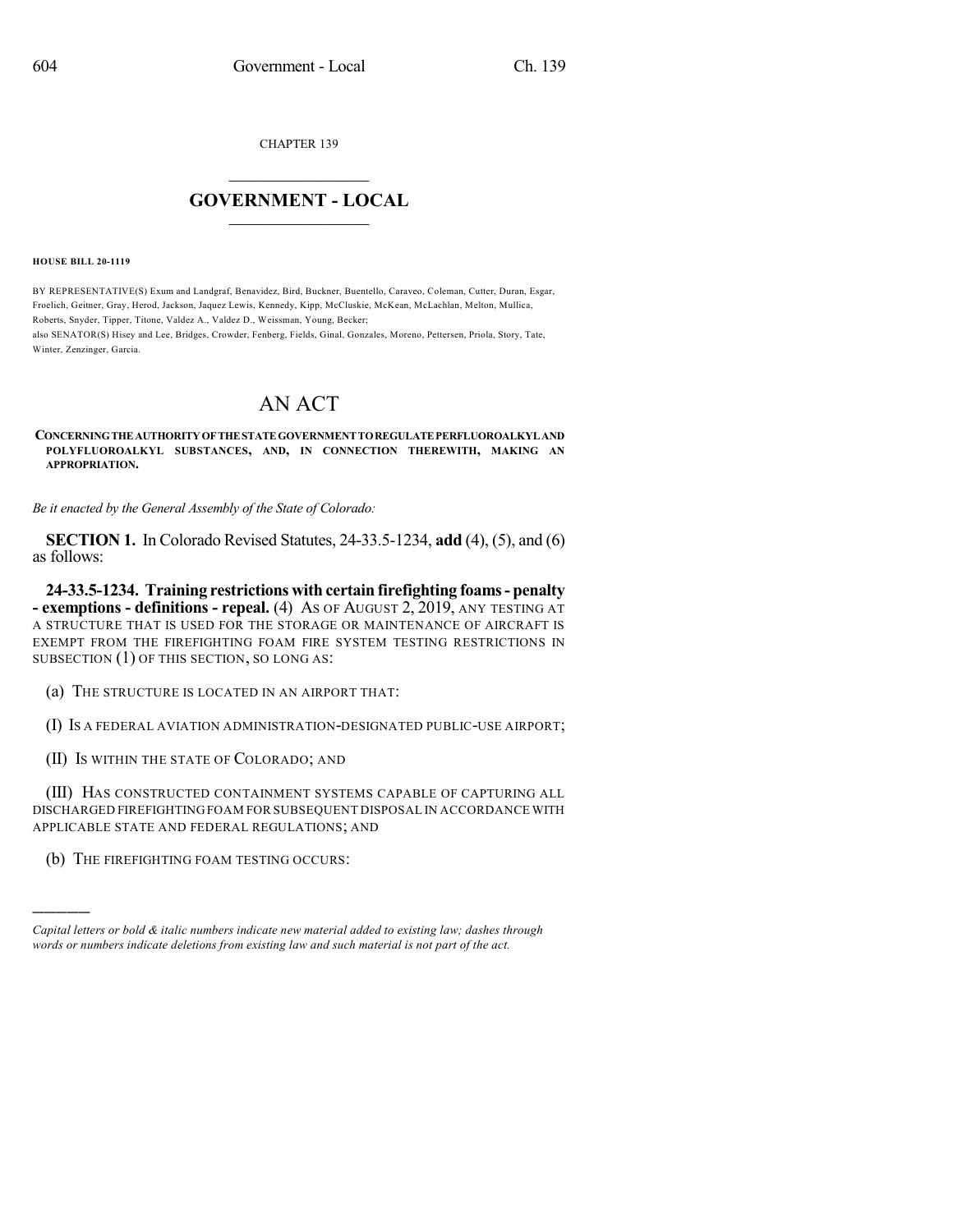(I) AS REQUIRED BY THE STANDARDS OF THE NATIONAL FIRE PROTECTION ASSOCIATION, AS STATED IN THE STANDARD ON AIRCRAFT HANGARS NFPA 409, 2016 EDITION, REVISED 2011, AS AMENDED;

(II) AS REFERENCED IN THE APPLICABLE BUILDING CODES;

(III) AS REQUIRED BY INSURANCE CARRIERS;

(IV) IN ACCORDANCE WITH MANUFACTURER RECOMMENDATIONS FOR THE MAINTENANCE OF FIREFIGHTING FOAM SYSTEMS; AND

(V) IN ACCORDANCE WITH THE RULES FOR THE CAPTURE AND DISPOSAL OF PERFLUOROALKYL AND POLYFLUOROALKYL SUBSTANCES PROMULGATED BY THE SOLID AND HAZARDOUS WASTE COMMISSION UNDER SECTION 25-15-302 (3.2), TO THE EXTENT THAT THE COMMISSION HAS PROMULGATED SUCH RULES.

(5) ANY PERSON OR FIRE DEPARTMENT WHO POSSESSES A CERTIFICATE OF REGISTRATION ISSUED IN ACCORDANCE WITH SECTION 25-15-302 (3.2) IS EXEMPT FROM THE FIREFIGHTING FOAM TESTING RESTRICTIONS IN SUBSECTION (1) OF THIS SECTION.

(6) SUBSECTIONS (4) AND (5) OF THIS SECTION ARE REPEALED, EFFECTIVE JANUARY 1, 2023.

**SECTION 2.** In Colorado Revised Statutes, 25-15-302, **add** (3.2) as follows:

**25-15-302. Solid and hazardous waste commission - creation - membership - rules - fees - administration - definition.** (3.2) (a) THE COMMISSION SHALL PROMULGATE RULES ESTABLISHING A CERTIFICATE OF REGISTRATION FOR ANY FACILITY, FIRE DEPARTMENT, OR LESSEE SUBJECT TO FEDERAL RULES AND REGULATIONS THAT USES OR STORES PERFLUOROALKYL AND POLYFLUOROALKYL SUBSTANCES IN ITS OPERATIONS, ESTABLISHING STANDARDS FOR THE CAPTURE AND DISPOSAL OFPERFLUOROALKYL AND POLYFLUOROALKYL SUBSTANCES,AND SETTING PENALTIES FOR NOT OBTAINING SUCH A CERTIFICATE OF REGISTRATION OR FOLLOWING SUCH STANDARDS FOR THE CAPTURE AND DISPOSAL OF PERFLUOROALKYL AND POLYFLUOROALKYL SUBSTANCES. THE COMMISSION SHALL TAKE INTO ACCOUNT COSTS, TECHNOLOGICAL FEASIBILITY, AND THE POSSIBILITY OF EMERGENCY SITUATIONS FOR ANY RULES IT PROMULGATES.

(b) ANY FACILITY,FIRE DEPARTMENT,OR LESSEE SUBJECT TO FEDERAL RULES AND REGULATIONS THAT USES OR STORES PERFLUOROALKYL AND POLYFLUOROALKYL SUBSTANCES IN ITS OPERATIONS MUST OBTAIN THE CERTIFICATE OF REGISTRATION CREATED UNDER SUBSECTION  $(3.2)(a)$  of this section either before June 1, 2021, OR SIX MONTHS AFTER IT FIRST OBTAINS PERFLUOROALKYL AND POLYFLUOROALKYL SUBSTANCES, WHICHEVER IS LATER.

(c) IN ORDER TO OBTAIN THE CERTIFICATE OF REGISTRATION CREATED UNDER SUBSECTION (3.2)(a) OF THIS SECTION, A FACILITY, FIRE DEPARTMENT, OR LESSEE SUBJECT TO FEDERAL RULES AND REGULATIONS MUST PROVE THAT IT FOLLOWS THE STANDARDS FOR THE CAPTURE AND DISPOSAL OF PERFLUOROALKYL AND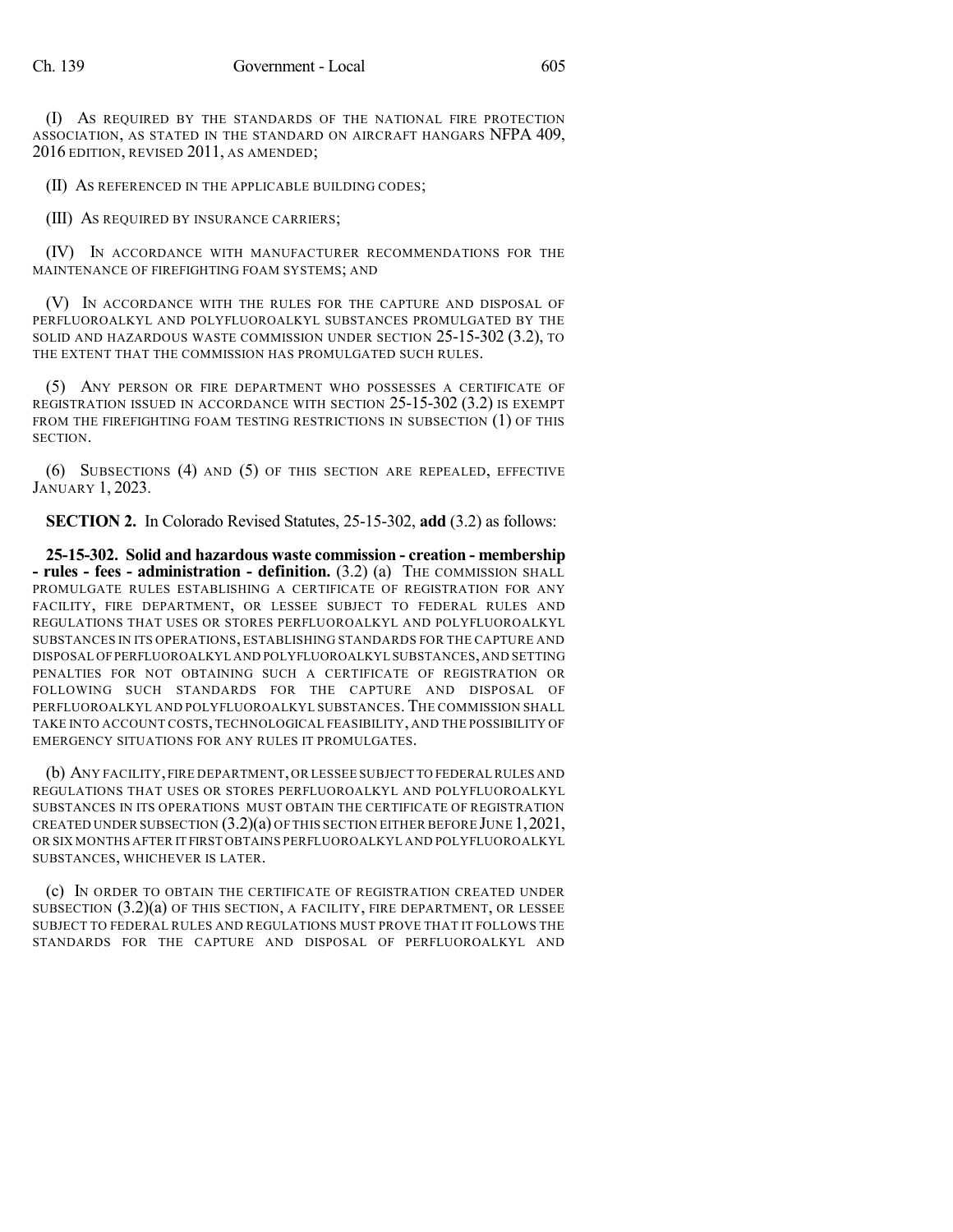POLYFLUOROALKYL SUBSTANCES CREATED UNDER SUBSECTION  $(3.2)(a)$  OF THIS SECTION.

(d) NO FACILITY, FIRE DEPARTMENT, OR LESSEE SUBJECT TO FEDERAL RULES AND REGULATIONS THAT USES OR STORES PERFLUOROALKYL AND POLYFLUOROALKYL SUBSTANCES IN ITS OPERATIONS SHALL BE SUBJECT TO ANY PENALTIES UNDER THIS SECTION FOR NOT OBTAINING A CERTIFICATE OF REGISTRATION UNLESS THERE HAS BEEN A SUFFICIENT OPPORTUNITY TO APPLY FOR AND RECEIVE A CERTIFICATE OF REGISTRATION.

(e) AS USED IN THIS SECTION, UNLESS THE CONTEXT OTHERWISE REQUIRES:

(I) "PERFLUOROALKYL AND POLYFLUOROALKYL SUBSTANCES" MEANS CLASS B FIREFIGHTING FOAM, AS DEFINED IN SECTION 25-5-1302 (2), THAT CONTAIN A CLASS OF FLUORINATED ORGANIC CHEMICALS CONTAINING AT LEAST ONE FULLY FLUORINATED CARBON ATOM.

(II) "USES OR STORES" MEANS ACTUAL AND INTENTIONAL OWNERSHIP OR CONTROL OF PERFLUOROALKYL AND POLYFLUOROALKYL SUBSTANCES. "USES OR STORES" DOES NOT MEAN THE INTERCEPTION OR ACCUMULATION OF PERFLUOROALKYL AND POLYFLUOROALKYL SUBSTANCES IN WATER TREATMENT FACILITIES AND DOMESTIC WASTEWATER FACILITIES.

**SECTION 3.** In Colorado Revised Statutes, **add** 25-5-1309 as follows:

**25-5-1309. Restriction on the use of certain firefighting foam at certain airports - definitions.** (1) BEGINNING JANUARY 1, 2023, THE USE OF CLASS B FIREFIGHTING FOAM THAT CONTAINS INTENTIONALLY ADDED PERFLUOROALKYL AND POLYFLUOROALKYL SUBSTANCES SHALL BE PROHIBITED AT STRUCTURES USED FOR THE STORAGE OR MAINTENANCE OF AIRCRAFT WHERE THE STRUCTURE IS LOCATED IN AN AIRPORT THAT:

(a) IS A FEDERAL AVIATION ADMINISTRATION-DESIGNATED PUBLIC-USE AIRPORT; AND

(b) IS WITHIN THE STATE OF COLORADO.

(2) AS USED IN THIS SECTION, "CLASS B FIREFIGHTING FOAM" AND "PERFLUOROALKYL AND POLYFLUOROALKYL SUBSTANCES" HAVE THE SAME MEANING AS THEY ARE DEFINED IN SECTION 25-5-1302.

**SECTION 4. Appropriation.** For the 2020-21 state fiscal year, \$43,836 is appropriated to the department of public health and environment for use by the hazardous materials and waste management division. This appropriation is from the hazardous waste service fund created in section 25-15-304, C.R.S., and is based on an assumption that the division will require an additional 0.5 FTE. To implement this act, the division may use this appropriation for administration program costs.